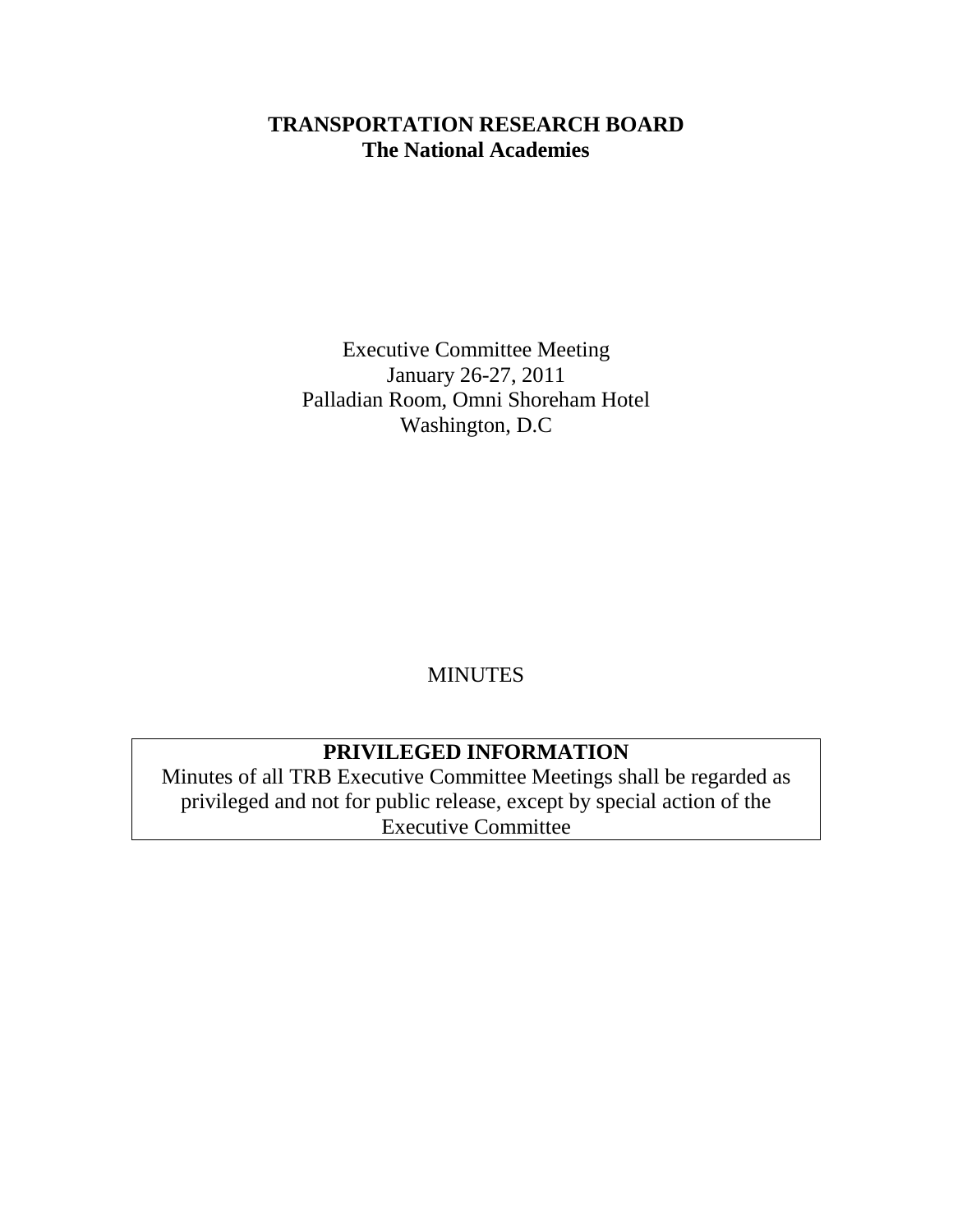## TRANSPORTATION RESEARCH BOARD **Executive Committee Meeting and Policy Session Discussion Minutes** January 26-27, 2011 Palladian Room, Omni Shoreham Hotel Washington, D.C.

## **Table of Contents**

| BRIEFING BY NATIONAL ACADEMIES' DIRECTOR OF CONGRESSIONAL AND GOVERNMENT  |  |
|---------------------------------------------------------------------------|--|
|                                                                           |  |
|                                                                           |  |
|                                                                           |  |
|                                                                           |  |
|                                                                           |  |
|                                                                           |  |
|                                                                           |  |
| POLICY SESSION: MULTIMODAL FREIGHT POLICY, CORRIDOR-LEVEL PRIORITIES, AND |  |
|                                                                           |  |
|                                                                           |  |
|                                                                           |  |
|                                                                           |  |
|                                                                           |  |
|                                                                           |  |
|                                                                           |  |
|                                                                           |  |
| POLICY SESSION: MULTIMODAL FREIGHT POLICY, CORRIDOR-LEVEL PRIORITIES, AND |  |
|                                                                           |  |
|                                                                           |  |
|                                                                           |  |
|                                                                           |  |
|                                                                           |  |
|                                                                           |  |
|                                                                           |  |
|                                                                           |  |
|                                                                           |  |
|                                                                           |  |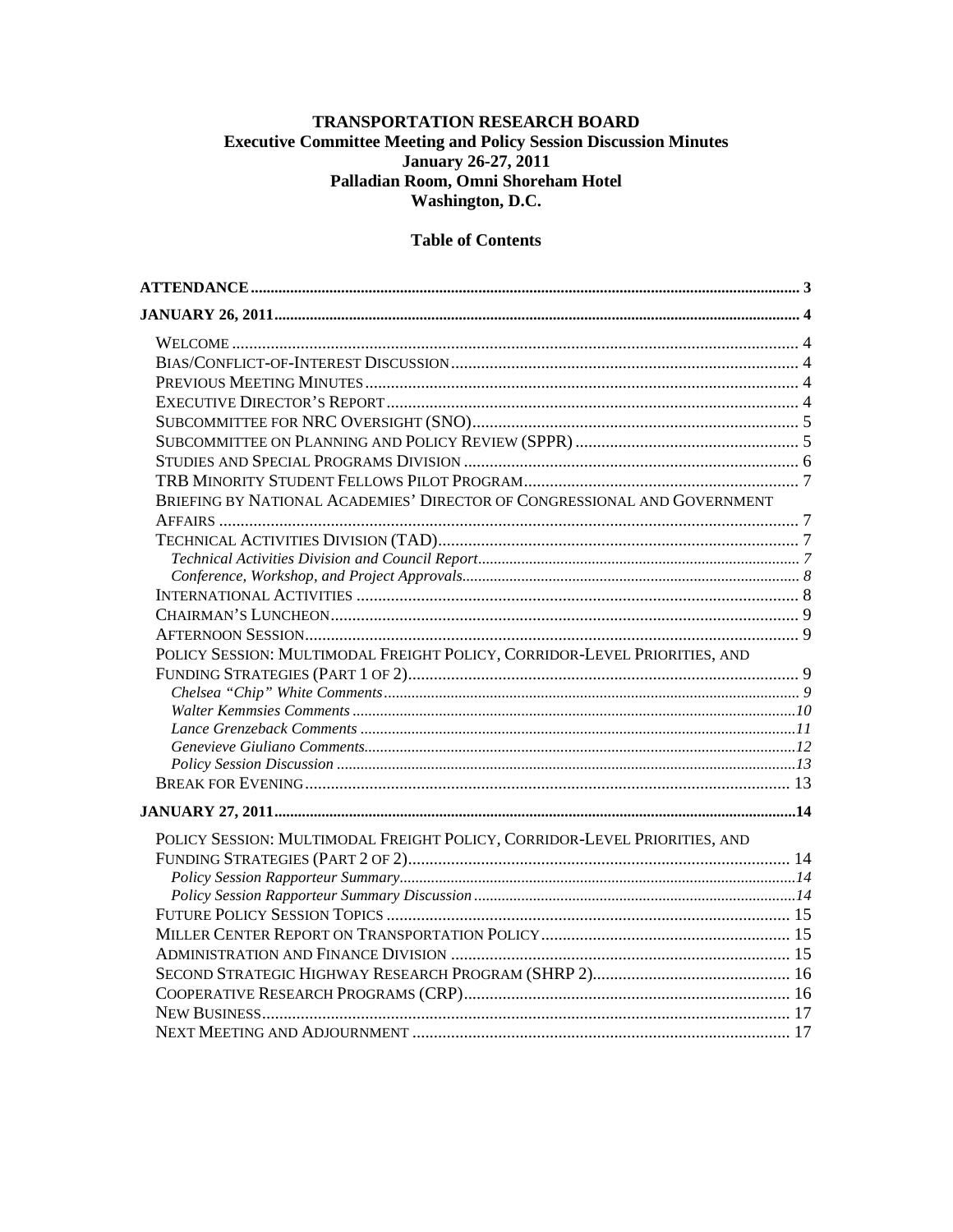#### **TRB Executive Committee Meeting Attendance January 26-27, 2011 Washington, D.C. Attendance**

## <span id="page-2-0"></span>**EXECUTIVE COMMITTEE**

## **GUESTS**

| емесстте соммитер        |            |                          | uvwiv                        |
|--------------------------|------------|--------------------------|------------------------------|
| <b>Michael Morris</b>    | Chair      | Robert Bertini           | <b>RITA</b>                  |
| Peter Appel              | Ex Officio | William Bronro           | <b>FMCSA</b>                 |
| <b>Barry Barker</b>      |            | Marc Carrel              | <b>SCAQMD</b>                |
| Allen Biehler            |            | Genevieve Giuliano       | <b>USC</b>                   |
| Rebecca Brewster         | Ex Officio | Dana Goward              | <b>USCG</b>                  |
| Deborah Butler           |            | John Gray                | AAR                          |
| William Clark            |            | Lance Grenzebeck         | <b>Cambridge Systematics</b> |
| Eugene Conti             |            | William Grisoli          | <b>USACE</b>                 |
| <b>James Crites</b>      |            | <b>Arthur Guzzetti</b>   | <b>APTA</b>                  |
| Nicholas Garber          |            | Jim Jensen               | <b>National Academies</b>    |
| Paula Hammond            |            | <b>Walter Kemmsies</b>   | Moffatt and Nichol           |
| John Horsley             | Ex Officio | Rajiv Khandpur           | <b>USCG</b>                  |
| <b>Susan Martinovich</b> |            | Kenneth Lichtman         | <b>USACE</b>                 |
| Victor Mendez            | Ex Officio | Greg Nadeau              | <b>FHWA</b>                  |
| William Millar           | Ex Officio | Jeffrey Paniati          | <b>FHWA</b>                  |
| Debra Miller             |            | Nan Shellabarger         | <b>FAA</b>                   |
| Neil Pedersen            |            | Michael Trentacoste FHWA |                              |
| Peter Rogoff             | Ex Officio | Vincent Valdes           | <b>FTA</b>                   |
| Sandra Rosenbloom        |            | Chip White               | Georgia Tech.                |
| <b>Steven Scalzo</b>     |            | Mark Yachmetz            | <b>FRA</b>                   |
| Gerry Schwartz           |            |                          |                              |
| <b>Beverly Scott</b>     |            | <b>TRB STAFF</b>         |                              |
| David Seltzer            |            | Javy Awan                |                              |
| Kumares Sinha            |            | Cindy Baker              |                              |
| Daniel Sperling          |            | Ann Brach                |                              |
| <b>Kirk Steudle</b>      |            | Stephen Godwin           |                              |
| Douglas Stotlar          |            | Neil Hawks               |                              |
| C. Michael Walton        |            | <b>Russell Houston</b>   |                              |
|                          |            | Christopher Jenks        |                              |

#### **MARINE BOARD CHAIR** Michael Bruno

#### **TECHNICAL ACTIVITIES COUNCIL CHAIRS**

Jeannie Beckett Robert Johns Edward Kussy Katherine Turnbull

Christopher Jenks Michael LaPlante Lisa Marflak Mark Norman Suzanne Schneider Robert Skinner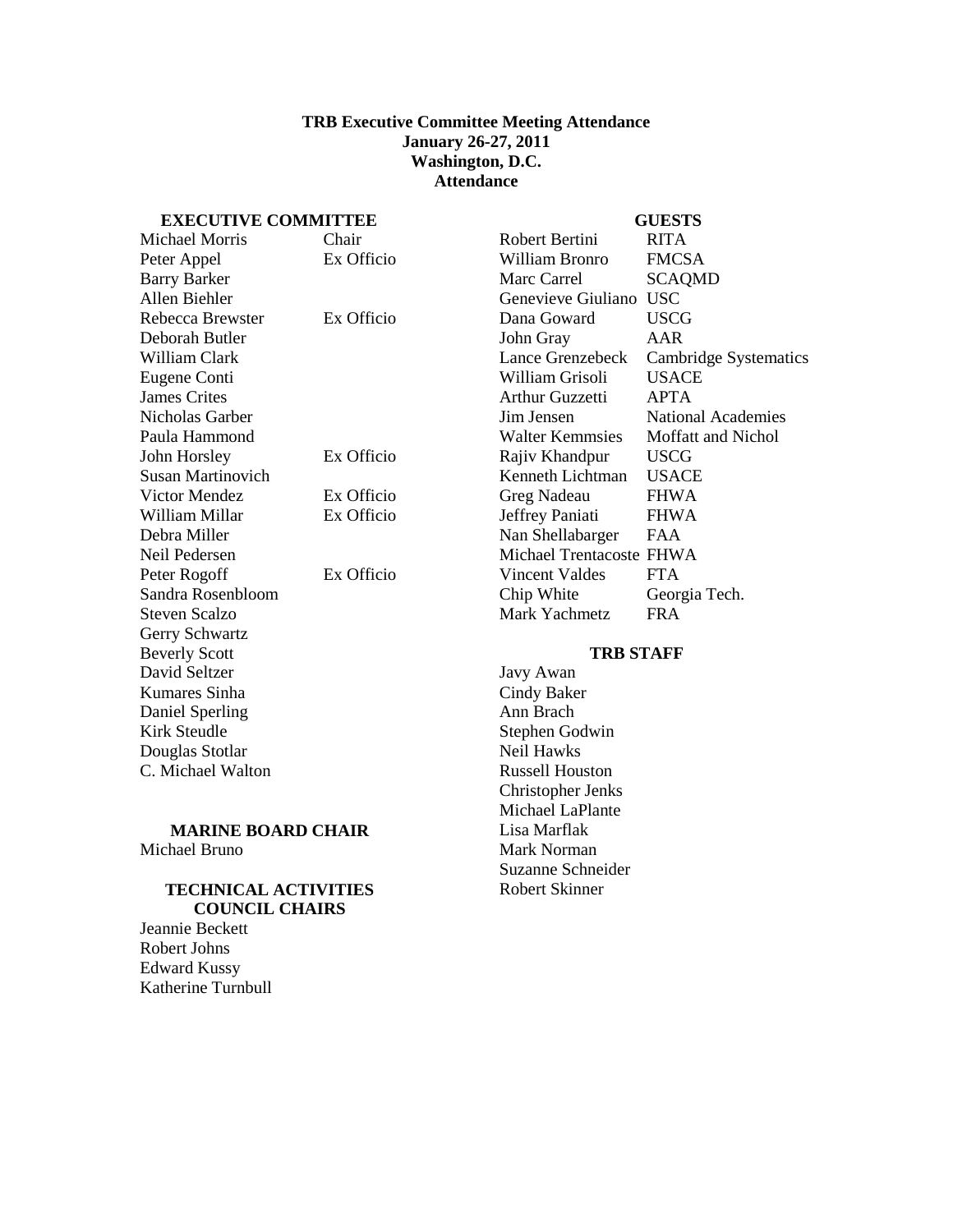## **TRANSPORTATION RESEARCH BOARD Executive Committee Meeting and Policy Session Minutes January 26-27, 2011**

## **Washington, D.C.**

<span id="page-3-0"></span>*Highlighted areas indicate Executive Committee action.*

### **January 26, 2011**

#### <span id="page-3-1"></span>**Welcome**

Transportation Research Board Executive Committee Chair Michael Morris called the meeting to order at approximately 8:30 a.m. Chairman Morris welcomed everyone in attendance and recognized incoming and outgoing members of the Executive Committee. Self-introductions were made.

#### <span id="page-3-2"></span>**Bias/Conflict-of-Interest Discussion**

A bias/conflict-of-interest discussion was held, in which members of the Executive Committee were given the opportunity to disclose potential biases or conflicts of interest they could have related to areas that might be discussed at this or future Executive Committee meetings. No members reported any conflicts of interest related to the Executive Committee's duties.

#### <span id="page-3-3"></span>**Previous Meeting Minutes**

The minutes of the June 11-12, 2010, meeting of the Executive Committee were approved.

#### <span id="page-3-4"></span>**Executive Director's Report**

Robert Skinner provided a report on a number of items concerning TRB as detailed in the Executive Director's Report (Tab 2 of the agenda book). During his presentation, Skinner highlighted the following:

- The second Strategic Highway Research Program (SHRP 2) and growth in the Cooperative Research Programs (CRPs) have fueled increases in the overall scale of TRB, making 2010 a record-setting year in terms of total expenditures. The overall staff level of 162 full-time equivalents is also an alltime high. These numbers will decrease as SHRP 2 moves toward its March 2015 sunset.
- The "Dear Supporter" letter at the front of the 2010 Annual Report summarizes the highlights of TRB's programs in 2010.
- TRB is currently in the second year of the 2010-2012 budget triennium, which will end June 30, 2012, and we are now at the point in the budget cycle when TRB typically organizes a Finance Committee to consider the budget for the next triennium that will establish the level of contributions from state departments of transportation and the Federal Highway Administration. State and federal contributions to the core budget have not increased since July 1, 2006. Revenue "enhancements" and cost savings have helped TRB through this period.
- Many of TRB's programs are tied to federal funding, which has recently survived through short-term extensions. The continuing resolution for surface transportation programs expires March 4, 2011, and the aviation program authorization expires on March 30, 2011.
- As of this date, the advance registrations and hotel reservations point to a strong attendance at TRB's 90th Annual Meeting. *Subsequent to the meeting it was announced that 10,900 people attended the meeting--making it the largest Annual Meeting ever.*
- Data collection is now under way for SHRP 2's naturalistic driving field study, and the activities under the other three focus areas are shifting into report publication and "pre-implementation" activities.
- With execution of a memorandum of agreement and a grant agreement between the National Academies and the Federal Railroad Administration, the National Cooperative Rail Research Program is ready to commence.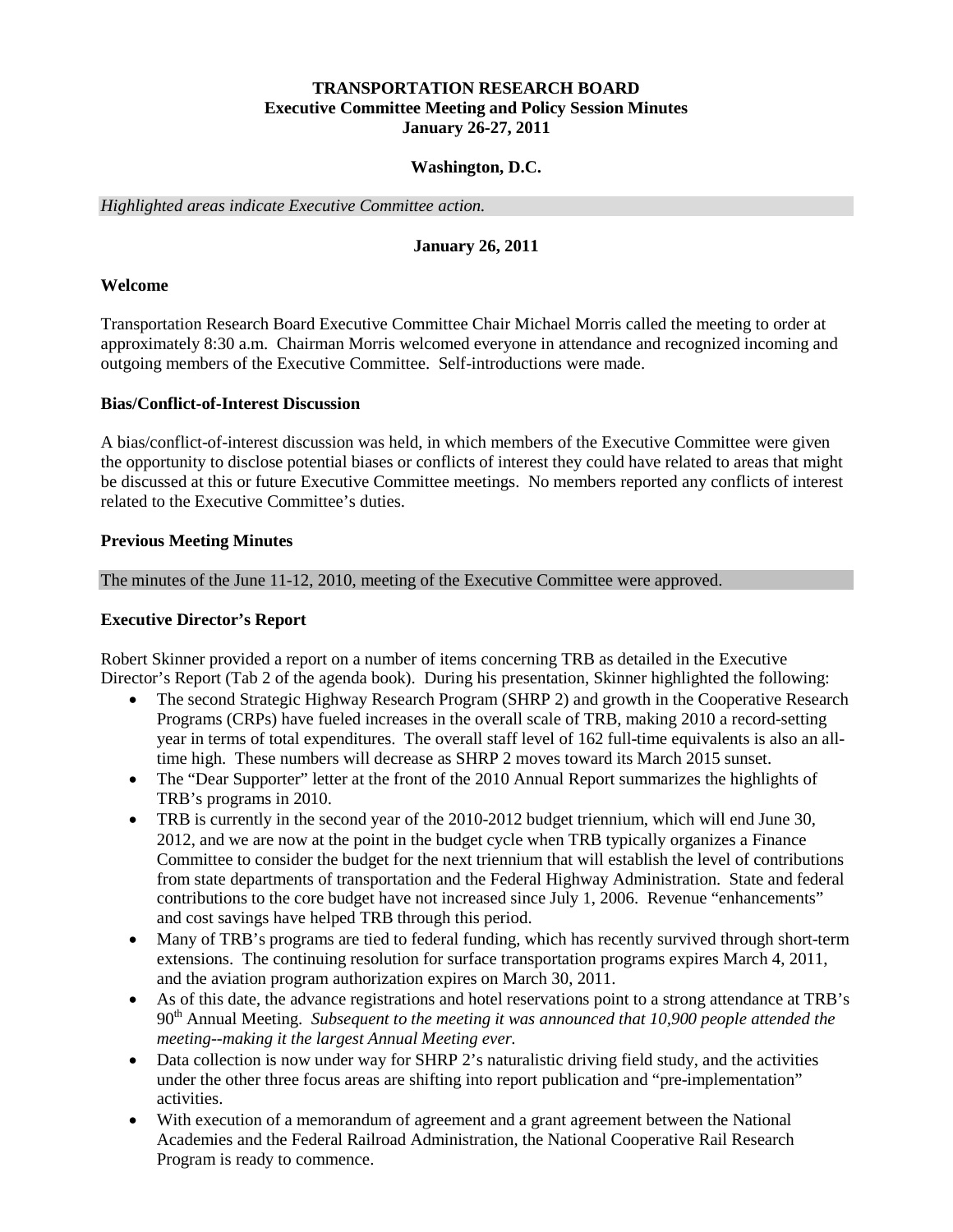- This year, the incoming chair of the Executive Committee will appoint a committee that will review nominations for the Sharon D. Banks Award and select a recipient. Last year the Executive Committee changed the name of the award to stress the humanitarian intent of the award and signal to nominators that the criteria go beyond managerial excellence.
- Since the Executive Committee met in June, TRB has released two special reports—one addressing highway safety in the United State compared with best international practices (Special Report 300), and another dealing with models used to forecast air traffic controller staffing requirements (Special Report 301).
- News from the National Academies:
	- o the 2011 budget for the National Academies anticipates a 12 percent growth over 2010;
	- o the Constitution Avenue building renovation is on schedule to be finished in the spring of 2012;
	- o the current National Academy of Sciences president, Ralph Cicerone, completes his term on June 30, but is eligible for reelection *(Note: Dr. Cicerone was reelected to a second 6-year term in February 2011)*; and
	- o the National Academies has changed to a new financial system—PeopleSoft.

Subsequent to Mr. Skinner's presentation, Neil Pedersen, the incoming Executive Committee chair, asked members to contact him if they are interested in serving on the Banks Award Selection Committee.

## <span id="page-4-0"></span>**Subcommittee for NRC Oversight (SNO)**

Michael Walton described the role and background of the SNO and some of its oversight activities, including its efforts to support the broadening of the representation of minorities and women on TRB committees and panels as detailed in the SNO report (Tab 3A of the agenda book). During his presentation, Walton noted that:

- TRB has been making steady, incremental improvements on women's and minorities' participation in TRB.
- TRB is the largest and oldest division within the National Research Council and the SNO acts as the link between TRB and the parent organization.
- E. William Colglazier, the executive officer of the National Academies, will be retiring this year. Walton asked that the Subcommittee on Planning and Policy Review develop a resolution of appreciation for Bill on behalf of TRB, which the Executive Committee could adopt at its June meeting. Walton described Dr. Colglazier as a strong supporter of TRB's activities within the National Academies.

Subsequent to Dr. Walton's presentation, both Dr. Schwartz and Chairman Morris encouraged members of the Executive Committee to identify individuals within their organizations who would be good candidates to serve on TRB committees and panels, with special emphasis on minorities, women, and young professionals.

## <span id="page-4-1"></span>**Subcommittee on Planning and Policy Review (SPPR)**

Michael Walton gave the report of the SPPR, on behalf of its chair Adib Kanafani, who was unable to attend the meeting. Walton described the role of the subcommittee (Tab 3B of the agenda book) as the group essentially charged with providing guidance and input to TRB between meetings of the Executive Committee.

• Walton referred members of the Executive Committee to the draft summary of the SPPR's last meeting on October 26, 2010. During the meeting, the subcommittee received the Executive Director's report, reviewed several concepts for policy studies, explored possible new approaches for self-initiated studies, approved several conferences and workshops for TRB sponsorship and cosponsorship, heard reports on activities of the different TRB divisions and high-profile studies, and provided input on development of upcoming Executive Committee policy sessions.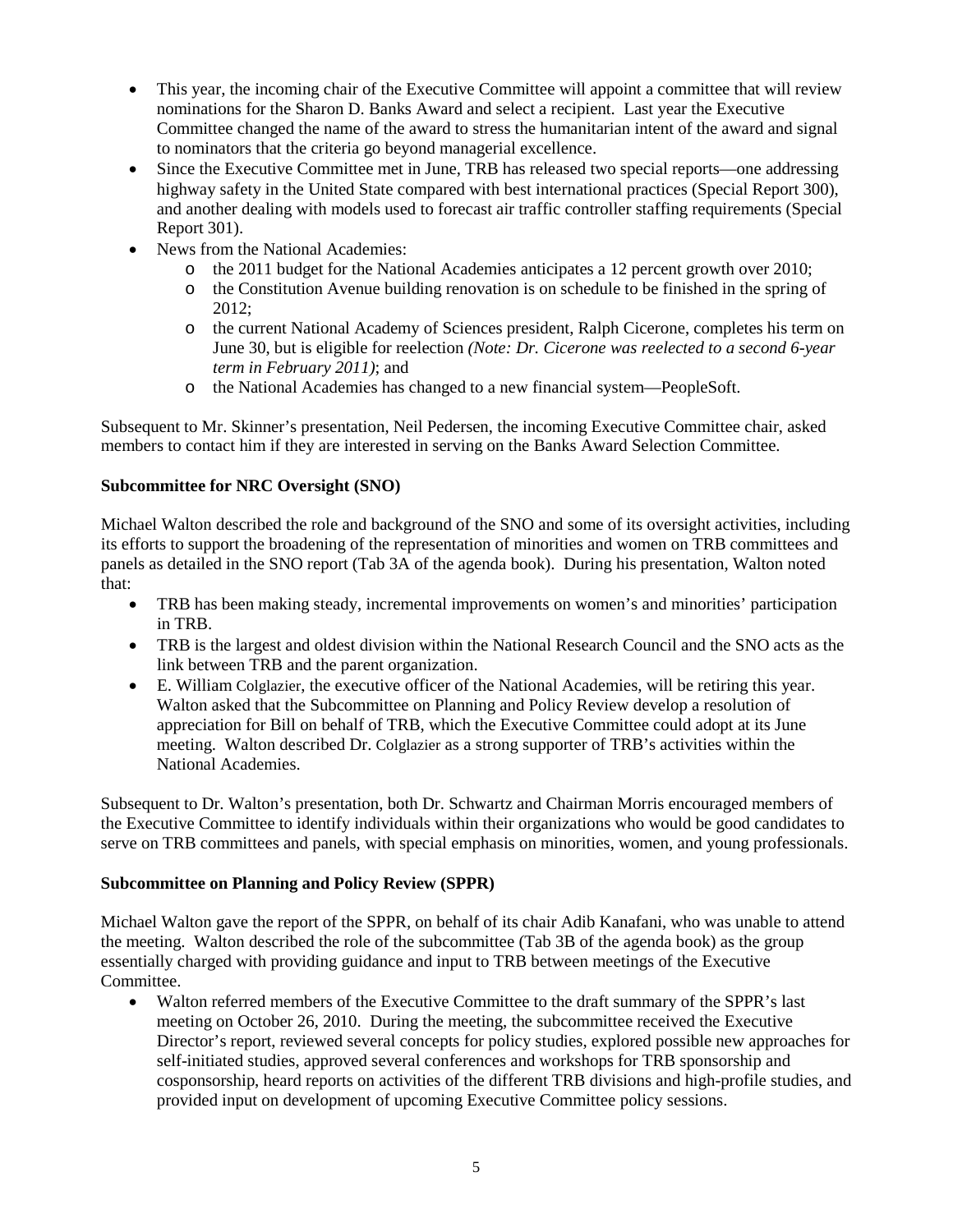## <span id="page-5-0"></span>**Studies and Special Programs Division**

Stephen Godwin noted that the Studies and Special Programs Division report (Tab 4B of the agenda book) provides an overview of pending studies, potential studies, policy studies under way, and reports completed in 2010. Highlights of Godwin's presentation include the following:

- Through the self-initiated policy studies program, the Executive Committee and SPPR have overseen development of a complete and diverse portfolio of reports offering policy advice to Congress. These studies, both completed and forthcoming, include:
	- o *Special Report 285: The Fuel Tax and Alternatives for Transportation Funding*
	- o *Special Report 288: Metropolitan Travel Forecasting: Current Practice and Future Direction*
	- o *Special Report 290: The Potential Impacts of Climate Change on U.S. Transportation*
	- o *Special Report 297: Funding Options for Freight Transportation Projects*
	- o *Special Report 299: A Transportation Research Program for Adapting to Climate Change and Conserving Energy*
	- o *Special Report 300: Achieving Traffic Safety Goals in the United States: Lessons from Other Nations*
	- o *Special Report 30x: Equity of Evolving Transportation Finance Mechanisms*
	- o *Special Report 304: How We Travel: A Sustainable National Program for Travel Data*
	- o *Special Report 30x: Policy Options for Reducing Energy Use and Greenhouse Gas Emissions from U.S. Transportation*
- Other reports produced by the Studies and Special Programs Division that will also be relevant to the reauthorization discussions include:
	- o *Special Report 295: The Federal Investment in Highway Research 2006-2009: Strengths and Weaknesses*
	- o *Special Report 296: Implementing the Results of the Second Strategic Highway Research Program*
	- o *Special Report 298: Driving and the Built Environment: The Effects of Compact Development on Travel, Energy, and CO2*
- While TRB always reaches out to Congressional staff whenever a policy report is released, this year we are going to be even more aggressive. Due to the large turnover on Capitol Hill and the change in leadership in the U.S. House of Representatives, TRB will be reaching out to new staff, particularly staff of the House Committee on Transportation and Infrastructure, to share results of past work.
- Godwin provided the Executive Committee with a revised draft prospectus for a potential study on intercity and high-speed passenger rail (HSR) that would focus on understanding the potential operating costs of new services. At its October 2010 meeting, the SPPR recommended that the scope be widened to cover a broader set of policy concerns that state and other policy makers might raise about intercity HSR Service.
- During the discussion, the Executive Committee requested that Godwin revise the prospectus to address the following five elements:
	- 1. Expand to include role of private sector in financing, including PPPs.
	- 2. Add information about multi-state compacts
	- 3. Add information about new business models for development around stations.
	- 4. Capture external costs and benefits as best as can be documented.
	- 5. Add early documentation of existing projects (largely on items 1-3 above).
- During the discussion Skinner noted that it is feasible to provide a bibliography of current information on the subject on the website.
- There was consensus among Executive Committee members that expanding the scope of the study would likely increase the cost.
- The Executive Committee approved moving forward with the project, incorporating the five elements identified during the discussion. Godwin will hold a conference call with the SPPR on issues related to financing the expanded project within three weeks.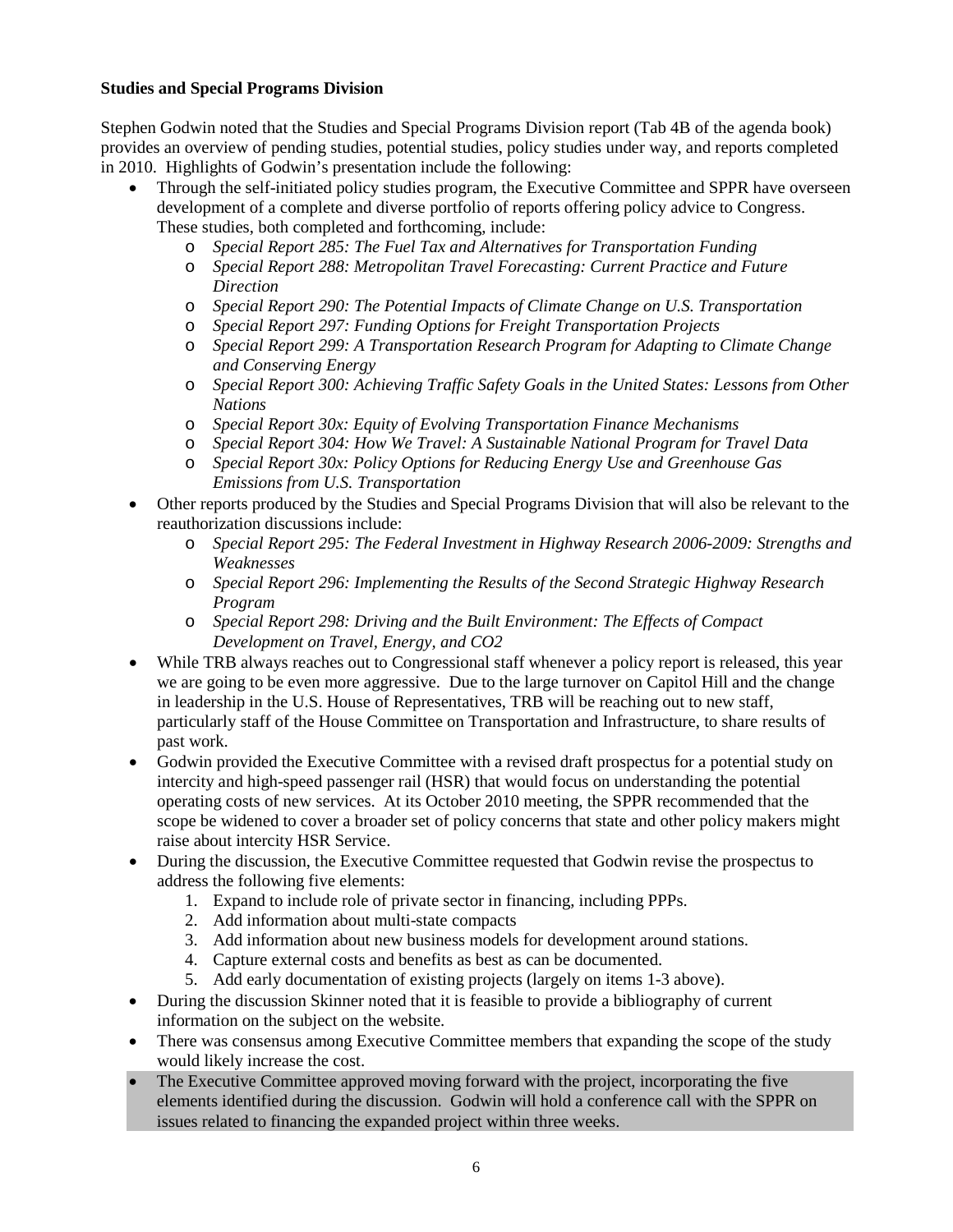## <span id="page-6-0"></span>**TRB Minority Student Fellows Pilot Program**

Suzanne Schneider provided an update on the TRB Minority Student Fellows Pilot Program as detailed in her report (Tab 5B of the agenda book). Her presentation highlighted the following:

- The objective of the program is to help support the travel, lodging, and subsistence expenses for minority students from a selected group of historically black colleges and universities and Hispanicserving institutions to attend the Annual Meeting and to present a student-authored research paper at a session at the meeting.
- The program appears to be a success. Four schools participated this year out seven schools that were approached.
- Reactions from those that participate in the program continues to be very positive, and we expect that we will want to continue the program.
- This year the North Central Texas Council of Governments and Parsons Brinckerhoff each sponsored a student and accompanying faculty mentor.
- TRB will continue to look for sponsors of the program. However, given the current economy, the time requirement for fundraising, and the need to inform prospective schools early in 2011 of the schedule for selection of fellows and paper submittal, it is likely that TRB will be obligated to cover half or more of the expenses for an additional year if the decision is made to extend the program.
- The Executive Committee approved funding for program at its existing scale for the 2012 TRB 91<sup>st</sup> Annual Meeting.
- Members should contact Schneider with suggestions of potential sponsors of the program.

## <span id="page-6-1"></span>**Briefing by National Academies' Director of Congressional and Government Affairs**

James Jensen, the National Academies' Director of Congressional and Government Affairs, briefed the Executive Committee on the federal congressional environment. Highlights of his presentation include the following:

- Split control of Congress and the diversity of ideas/ideology within political parties will make it difficult to move legislation forward during the next two years.
- Transportation might be the only issue on which Republicans and Democrats can find common ground. No member wants to be seen by their constituents as blocking a transportation bill.

## <span id="page-6-2"></span>**Technical Activities Division (TAD)**

## <span id="page-6-3"></span>Technical Activities Division and Council Report

Robert Johns and Mark Norman reported on activities of the Technical Activities Council (TAC) and Technical Activities Division (TAD) as detailed in their report (Tab 4A of the agenda book). Their presentations highlighted the following:

- The Technical Activities Council (TAC) has made it a priority to help TRB standing committees address longer-term trends and issues, including TRB's Critical Issues in Transportation.
- At this year's Annual Meeting :
	- o 3,875 papers were submitted for consideration—up from 3,700 last year.
	- o 80 sessions and workshops are addressing the spotlight theme of "Transportation, Livability, and Economic Development in a Changing World."
	- o TRB's Annual Meeting Online is being launched. It will include the meeting's compendium of papers, PowerPoint slides or posters from more than 4,000 presentations, and about 40 recorded sessions.
	- o *The following day it was announced that total attendance at the Annual Meeting was 10,900—a new record.*
- TRB is continuing to enhance its services to the states including: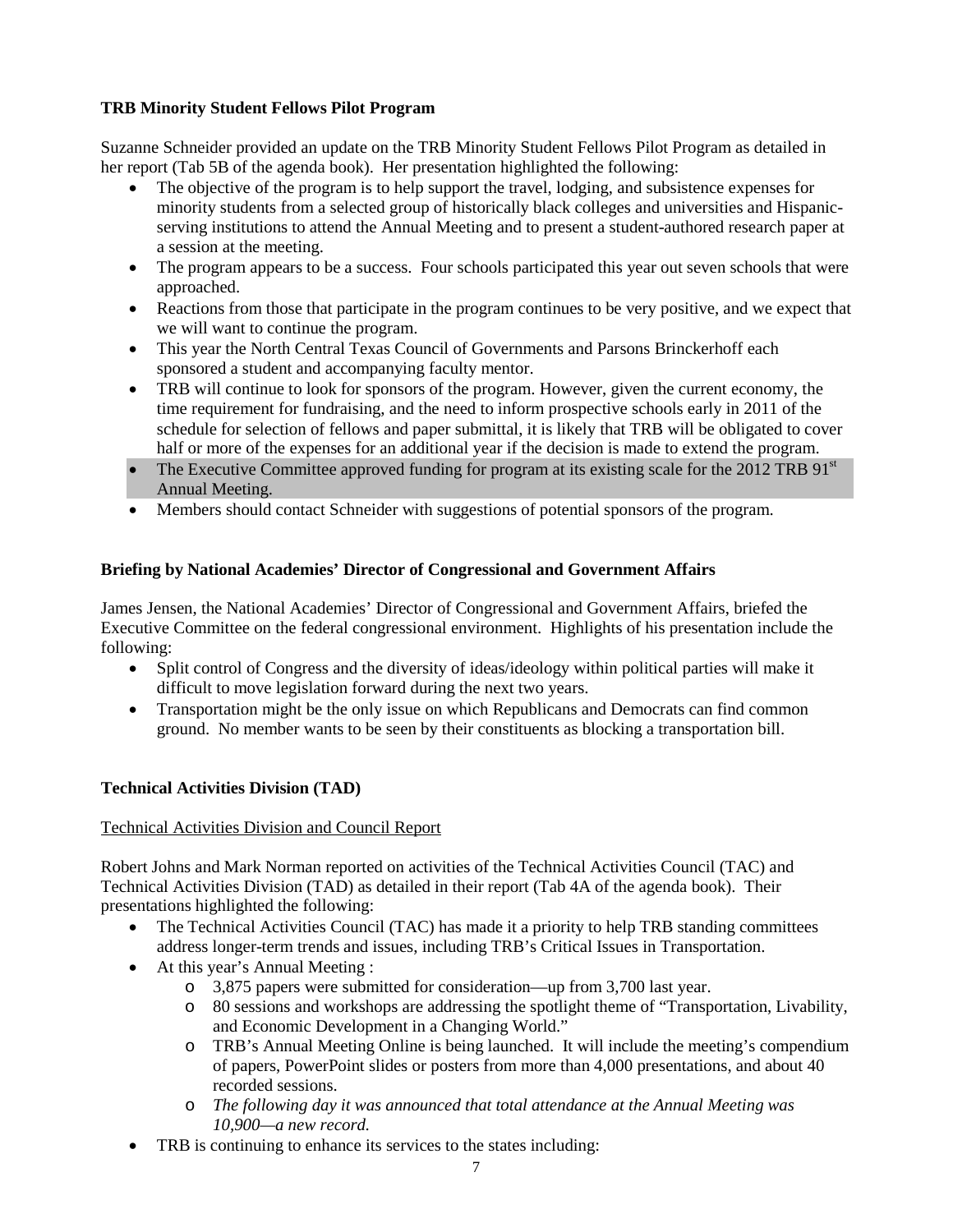- o saving travel costs by combining the TRB State Representatives and the AASHTO Research Advisory Committee meetings,
- o providing free access to state employees to the TRB Annual Meeting Online portal,
- o holding meetings with every state DOT CEO, and
- o updating information regarding states' return-on-investments for their financial contributions to TRB.
- TRB is looking at additional revenue streams to help maintain a strong financial footing for TRB's core activities during these uncertain financial times.
- The 2009 ISI citation impact factors were released in July 2010, and the Transportation Research Record recorded its highest impact factor ever, 0.298.
- TRB's Technical Activities Division has two new Senior Program Officers—Jennifer Rosales, Public Transportation Engineer, who replaced Peter Shaw upon his retirement, and Ann Purdue, Rail and Freight, who replaced Elaine King upon her retirement.
- TRB conducted several specialty conference from July 1 to December 31, 2010, and continues to look for ways to ensure state participation in these meetings or the convenient sharing of information developed at these meetings with state employees.

## <span id="page-7-0"></span>Conference, Workshop, and Project Approvals

The Executive Committee approved TRB cosponsorship of the following conferences:

- Conference on Performance Measures for Transportation and Livability
- International Symposium on Geotechnical Engineering for High-Speed Transportation Infrastructure
- 6<sup>th</sup> International Conference on Bridge Maintenance, Safety, and Management (IABMAS 2012)

At the conclusion of the presentations on TAD activities, Neil Pedersen commended Bob Johns for his three years of service as chair of the Technical Activities Council and expressed his appreciation on behalf of the states for the electronic dissemination efforts that have been undertaken by the TAD during the last three years.

#### <span id="page-7-1"></span>**International Activities**

Sandra Rosenbloom provided a report to the Executive Committee as the Committee's International Secretary (Tab 3C of the agenda book). She noted that:

- TRB's Technical Activities Division committees have four spots reserved for international membership. Many of these slots are filled. Martine Micozzi has developed a list of committees that don't yet have all their spots filled and is sharing that list with international members in order to identify people to fill the outstanding spots. Members of the Executive Committee who would like a copy of that list should contact Rosenbloom.
- Members of the Executive Committee were reminded about the Sunday International Reception and encouraged to attend the reception next year.
- The National Cooperative Highway Research Program is exploring possible participation in the European Road Association (ERA) ERA-NET Road Research Program.
- TRB and the Joint Transport Research Centre of the Organisation for Economic Co-operation and Development and the International Transport Forum have launched the Transport Research International Documentation (TRID) database.

At the conclusion of the presentation, Kumares Sinha noted that he was an original member of the International Activities Committee and is pleased with the progress it has made. He also suggested that TRB participate in more international meetings and that TRB consider an international speaker to keynote the Chairman's Luncheon.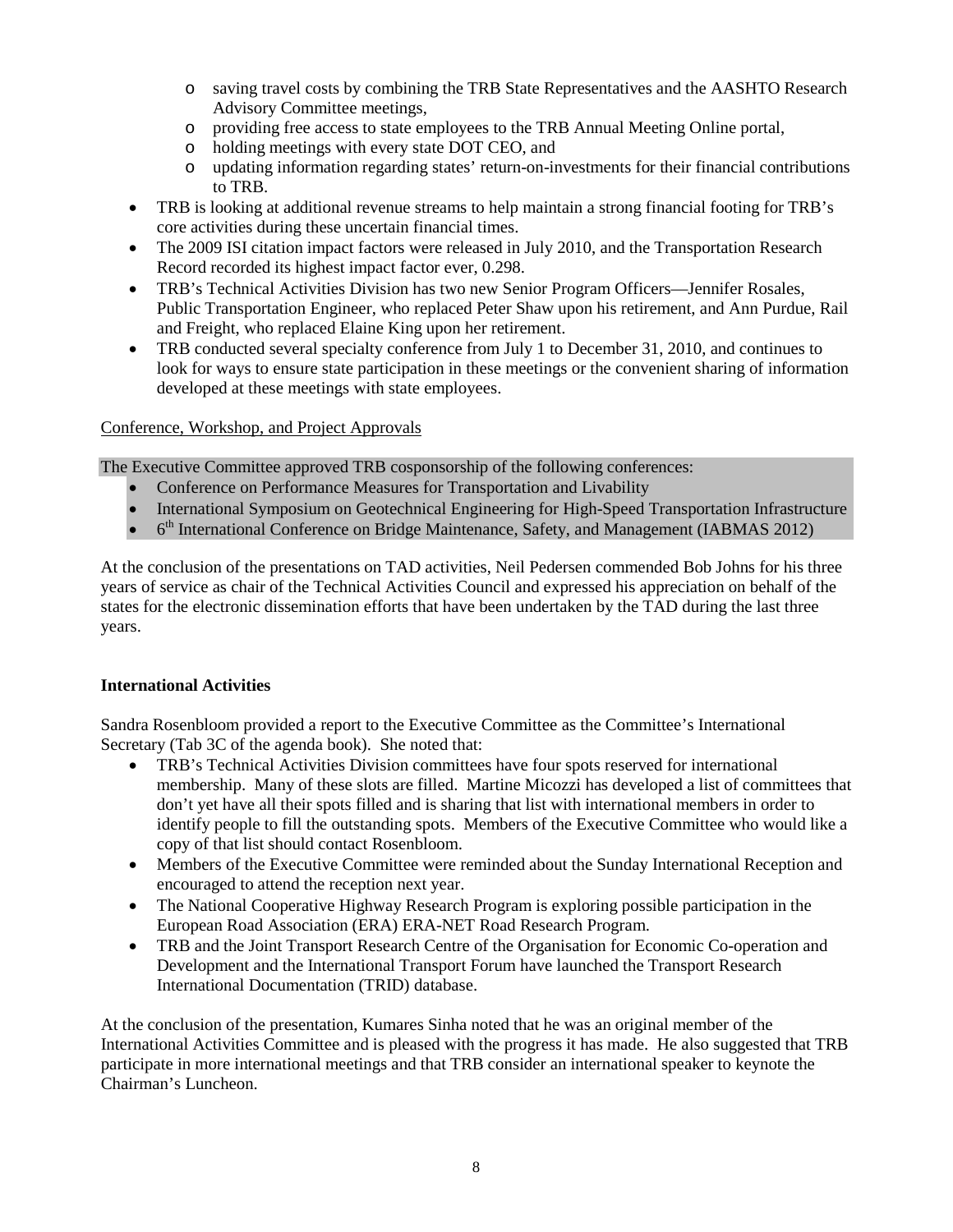### <span id="page-8-0"></span>**Chairman's Luncheon**

The Committee recessed at approximately 11:45 p.m. so that members of the Executive Committee could attend the Chairman's Luncheon.

## <span id="page-8-1"></span>**Afternoon Session**

The Executive Committee reconvened at approximately 2:30 p.m.

## <span id="page-8-2"></span>**Policy Session: Multimodal Freight Policy, Corridor-Level Priorities, and Funding Strategies (Part 1 of 2)**

Chairman Morris welcomed the policy session panelists and expressed the committee's appreciation for their participation in the session. Members of the panel included Chelsea "Chip" White, Schneider National Chair of Transportation and Logistics, H. Milton Stewart School of Industrial and Systems Engineering, Georgia Institute of Technology; Walter Kemmsies, Chief Economist, Moffatt and Nichol; Lance Grenzeback, Senior Vice President, Cambridge Systematics, Inc.; and Genevieve Giuliano, Professor and Senior Associate Dean, School of Policy, Planning and Development, University of Southern California.

Morris noted that this session was designed to explore multimodal national freight policy, including corridorlevel priorities and funding strategies.

#### <span id="page-8-3"></span>Chelsea "Chip" White Comments

Key points from Dr. White included the following:

- Supply chain systems
	- o In a push logistics system, suppliers deliver materials to an integrated manufacturer, whose manufacturing process pushes products to a distributor or retailer and then to the customer. To dampen swings in demand and supply, suppliers, manufacturers, distributors, and customers maintain large inventories of critical materials and products.
	- o By contrast, a pull logistics system depends heavily on timely and accurate information about customer demand to track market movements and fast and reliable transportation to meet customer demand. Point-of-sale data tell the distributor, manufacturer, and supplier how much product is needed when and where.
	- o But the process is growing more complicated as products flow back up the supply chain for recycling; second- and third-tier global suppliers are added; integrated manufacturers give way to virtual companies; and suppliers, manufacturers, and distributors are added to manage the freight flows.
	- o The complexity and interconnectedness of a "neuro-logistics" system is both its strength and its weakness.
- Background Supply chain design
	- o Focused on minimizing cost and maximizing customer service
		- Direct costs tariffs, tolls, fuel, personnel
		- $\blacksquare$  Indirect costs lead time mean and variance (affects how much buffer inventory/holding cost needed to satisfy customer service)
	- o All modes of interest are linked
	- o Supply chain re-design:
		- Results in modal and intermodal shifts
		- Due to changes in energy costs, infrastructure, regulations, mode availability, etc.
	- o Implication**:** All modes and their interfaces are part of a system
- System of systems externalities and constraints
	- o Energy cost and availability, labor cost and availability, regulation (EPA, size and weight, safety, and security),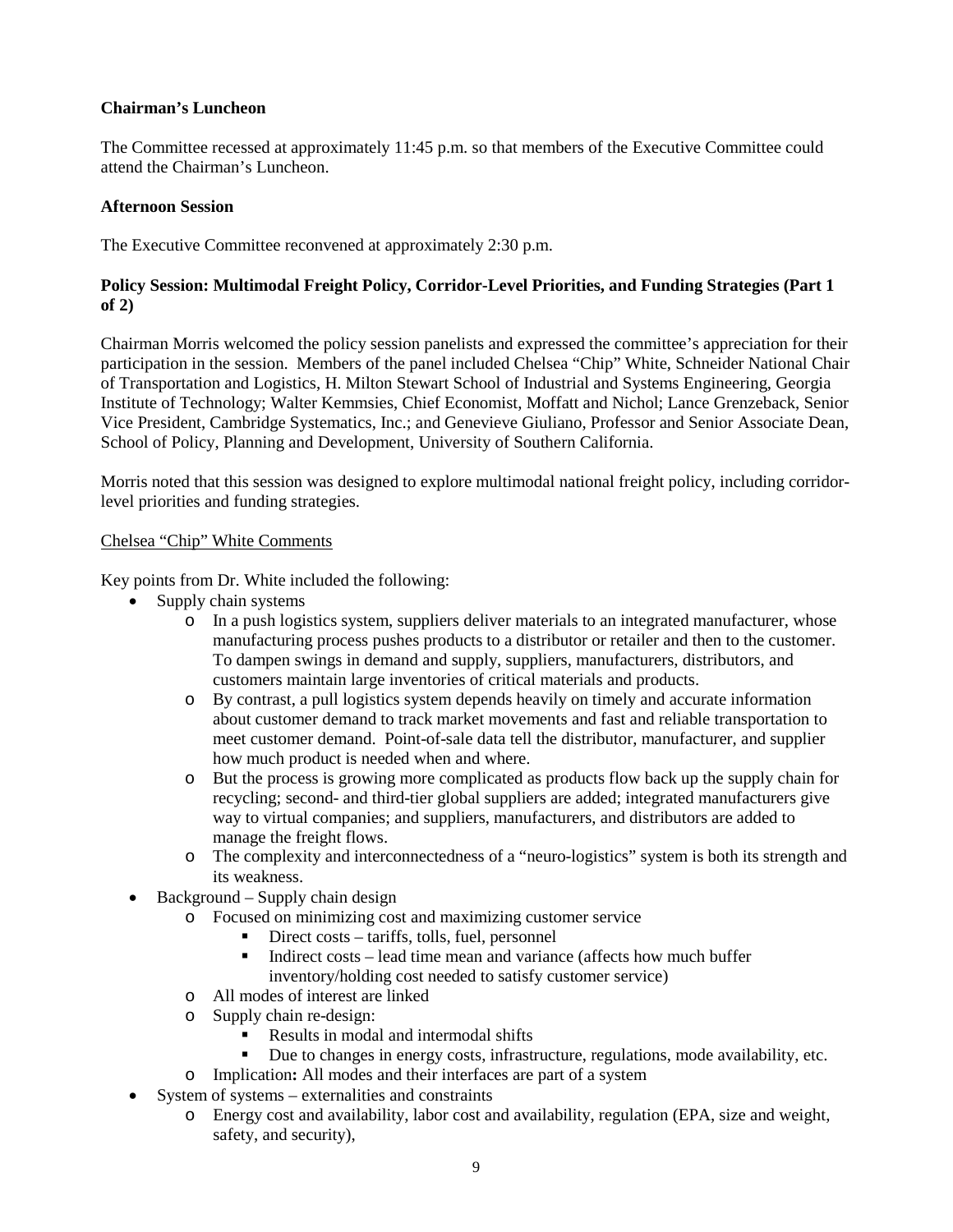- o Changing demographics corridors, super regions, changing freight transportation infrastructure –  $3<sup>rd</sup>$  set of locks, Panama Canal, and congestion
- Trends near shoring
	- o "Reverse globalization" supplier footprints moving closer to assembly and destination markets
	- o Cause: rising fuel costs, rising labor costs, and buffer inventory holding costs associated with long supply chains
	- o Large buffer inventories due to supply chains with large means and variances larger than expected (growing realization)
	- o Note: ratio of lead-time variance to lead-time mean in 'high velocity' supply chains particularly large
	- o Implication**:** A need to increase focus on improving border-crossing efficiency with NAFTA countries/Caribbean
- Trends beyond lean just-in-time
	- o Beyond lean resilient supply chains needed to mitigate the risk of major disruptions (e.g., weather, accidents, strikes, fuel shortages, terrorist acts and threats, etc.)
	- o Remark: lean supply chains are very fragile
	- o Expected economic impact of a major disruption affected by:
		- Disruption likelihood (frequency of occurrence, related to investment in prevention)
		- Rapid recovery
		- Implication: the importance of investment in both prevention and rapid recovery from major disruptions
- Trends real-time supply chain control
	- o Real-time supply chain control, based on real-time data the next level of supply chain efficiency
	- o Enabled by public and private investments in IT
	- o Multiple sources of data in a supply chain: inventory levels; production rates; vehicle, vessel, or trailer: position, speed, direction, engine temperature, oil or air pressure; driver alertness; traffic congestion; weather, and freight status and visibility
- Trends real-time supply chain control
	- o Examples, based on real-time congestion information:
	- o Route determination in real-time: re-route in-route
	- o Tour determination in real-time: dynamic tour determination
	- o The value of information:
		- How to assess this value?
		- How to extract this value in real-time operations?
		- Is the value always positive?
		- What is the impact of data delay on this value?
	- o Implication**:** A need for research and development investment and innovation

#### <span id="page-9-0"></span>Walter Kemmsies Comments

Key points from Walter Kemmsies, Chief Economist, Moffatt and Nichol included the following:

- We have economic problems and the wherewithal to solve them. As the baby boomers retire, there will be a labor shortage and manufactured goods demand will have to be increasingly sourced from other countries.
- There seems to be a lack of funding and political support for bulk exports while scarce capital is allocated to infrastructure to support containerized imports. Lack of will may change when the consequences of insufficient investment/support become clearer.
- Given that the United States already has a substantial trade deficit, increased importation of manufactured goods is not economically viable unless there is a reduction in energy imports and increased exports of goods where the United States has a comparative advantage.
- The United States has abundant water and capital, which gives it a competitive edge in the global agricultural market place.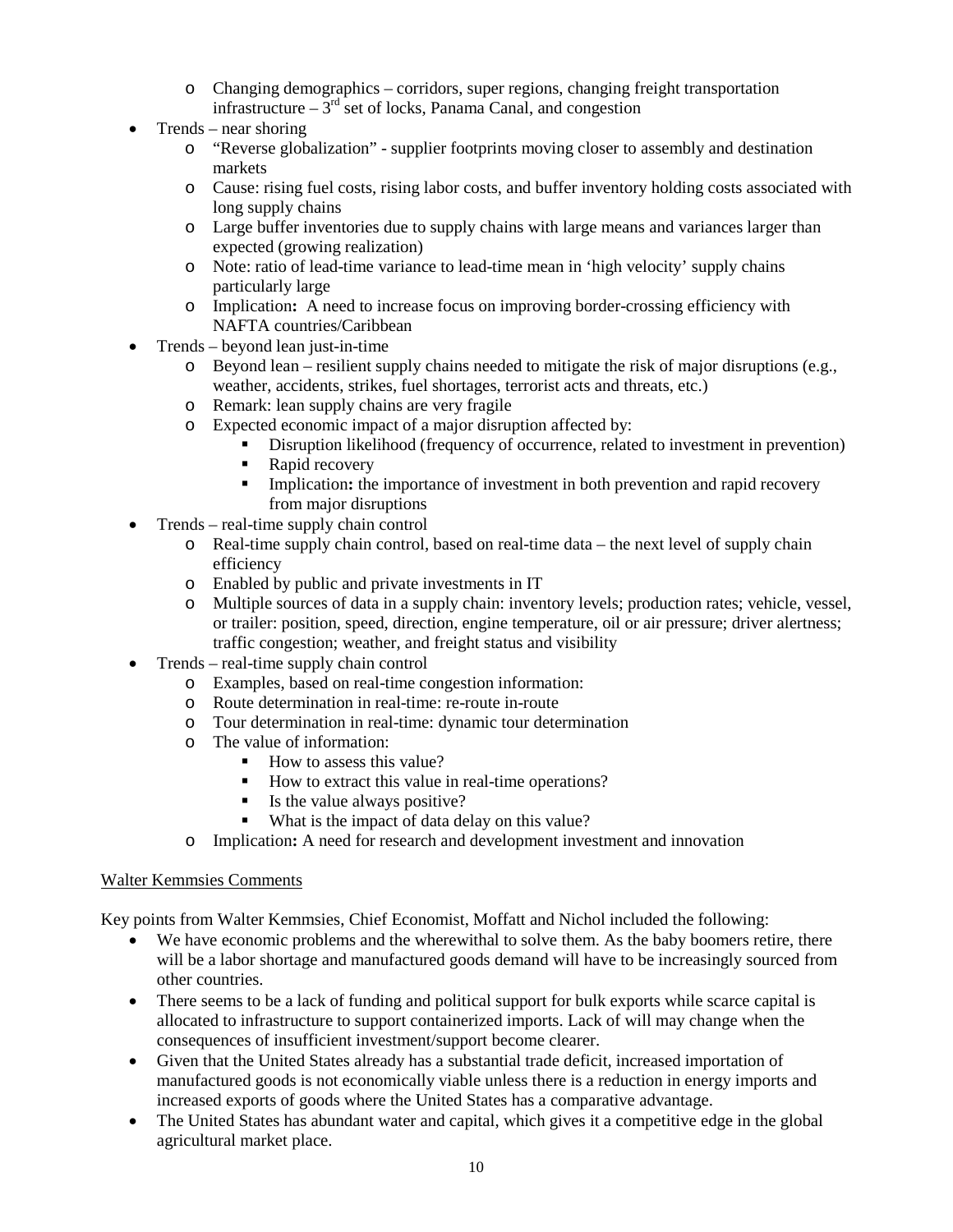- Oceangoing freight is classified by the means in which the cargo is handled. Bulk cargo means it is not shipped in containers and therefore generally requires specialized handling equipment.
- Grain and oilseed production is concentrated in the United States. Most production takes place around the Mississippi watershed and has traditionally been shipped via barge to New Orleans to be loaded onto bulkers to carry the cargo to locations around the world.
- United States grain exports have grown on average 2% per year between 2003 and 2010. New Orleans had a 60% share of United States grain exports in 2003, but this declined to 48% by 2010. While some of the loss of New Orleans' volumes can be attributed to fluctuations in the relative rates of containers, bulkers, rail and barges, it is likely that insufficient maintenance of the Mississippi watershed is a main cause.
- Mississippi watershed issues aside, the United States is in no position to neglect investment in infrastructure to support exports. And there are no shortcuts.
- The Census Bureau's forecast for regional population growth indicates that areas where agricultural production occurs will lose population over the next few decades. Fewer containers will be accessible to shippers who wish to containerize their product. Nonetheless, it is important to make sure that United States agricultural exports are able to serve the world market—be it through bulk or container shipments.
- To support containerization, ports need to have trans-flow facilities. Rail or barge can bring the product near the container terminals or inland locations where empty containers are collected and trans-flow facilities can move the product into containers.
- It is fairly clear that the United States has to increase its exports and fortunately has the ability to be a competitive supplier of many products to the world market. The bad news is that the infrastructure is not in place in the United States to support this, most likely because the freight movement industry is myopically focused on containerized imported goods.
- In terms of policy framework, there needs to be a better balance of infrastructure investment to support both imports and exports. And for the exports, United States producers need to be able to access world markets by both bulk and container means. Doing so would not only help the trade imbalance, but also generate employment.
- Some recommended potential action items.
	- o It is worth reviewing the conditions of locks, maintained dredged depths versus required depths, accidents, and other factors that may cause congestion in the inland waterways.
	- o An inventory of bulk-handling and trans-flow facilities as well as their locations relative to where production occurs would also help in terms of identifying where infrastructure improvements are needed to support the bulk producers. This would help determine the extent to which infrastructure investments could support bulk exports.

## <span id="page-10-0"></span>Lance Grenzeback Comments

Key points from Lance Grenzeback, Senior Vice President, Cambridge Systematics, Inc., included the following:

- Freight system economic structure influences what goes out and logistic involves how the commodity is transported. The weak link in the industry logistics patterns is the supply chains or distribution networks.
- There are several pieces that make up freight corridors.
	- o Local
	- o Metro
	- o State
	- o Mega-Region
	- o National/International
- We seem to understand the local, state, and national/international corridors; however, we ignore or seem to skip thinking about corridors from the metro and mega-regional perspectives.
- We have a good idea how much freight we are going to be generating and how much transportation will be needed and where freight is going. We can map out truck flows nationally, but when we map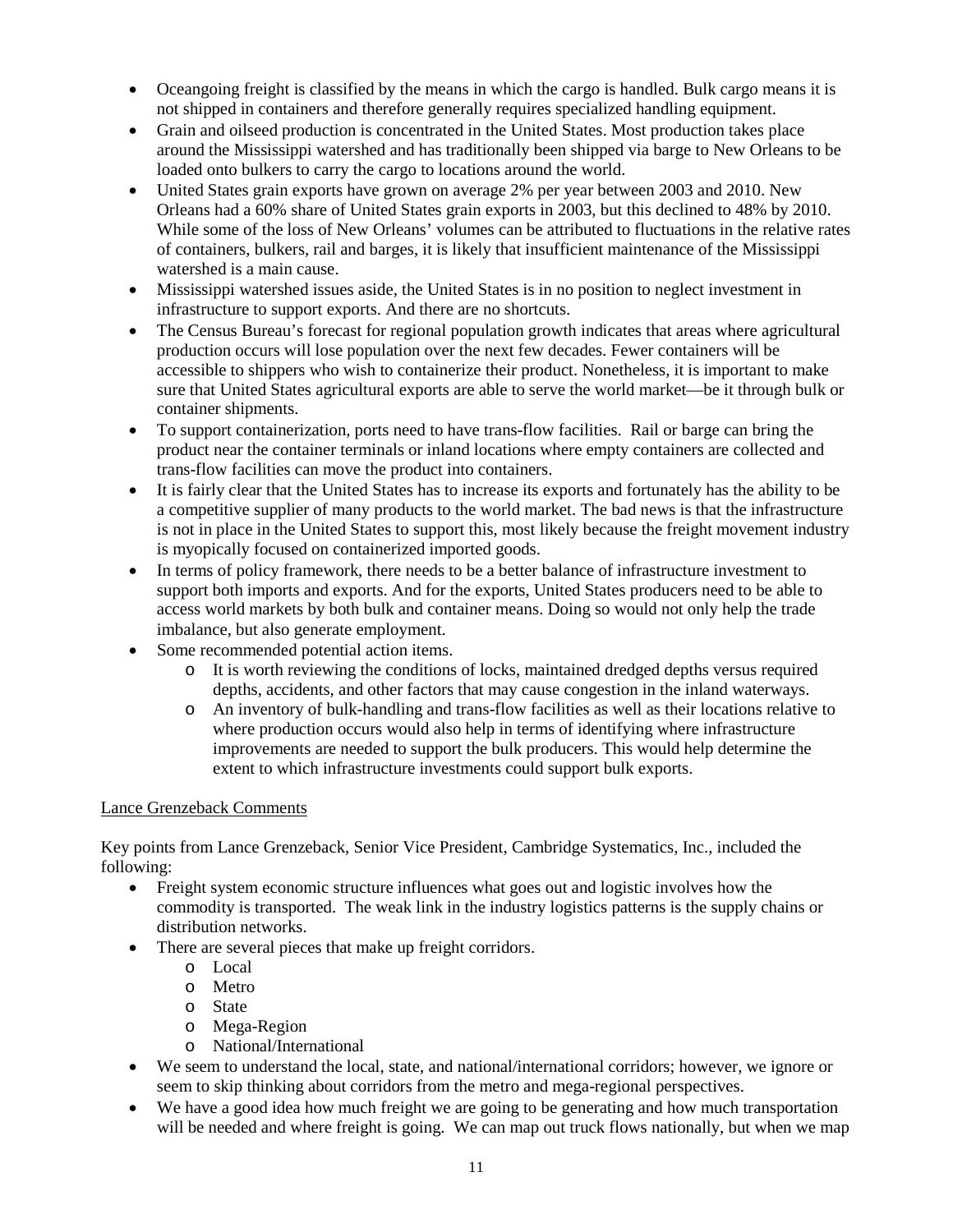mega-regions we see different corridors and we can look deep into the process and get an idea of **bottlenecks** 

- We can also map rail corridors, identify areas of congestion, and rail bottlenecks as well.
- Freight policy issues at the national level include:
	- o Weak policy mandate to maintain and improve freight corridors and connectivity.
	- o Limited ability to trace the benefits, costs, and risks of investment in freight corridors up the supply chain to the economy and jobs.
	- o No sustained program to finance freight projects of national and regional significance.
- Freight policy issues at the state level include:
	- o Mismatch in scale between private-sector and public-sector planning and investment in freight transportation systems: the private sector thinks about multi-state markets and trade blocs, while the public sector thinks in terms of single jurisdictions.
	- o Dearth of freight transportation planning expertise within state departments of transportation and state economic development agencies.
- Freight policy issues at the metropolitan level include:
	- o Little data and less knowledge about urban goods movement.
	- o Increasing tension between the demand for more freight transportation to support population and economic growth and the demand for less freight transportation to support livable communities.
- We are doing a good job of understanding the flow side, but we don't know how to relate that back to the economy.

## <span id="page-11-0"></span>Genevieve Giuliano Comments

Key points from Genevieve Giuliano, Professor and Senior Associate Dean, School of Policy, Planning, and Development, University of Southern California, included the following:

- United States foreign trade grew from \$1.6 trillion in 1998 to \$3.4 trillion in 2008 and from 26% of the gross national product in 1998 to 30% of the gross national product in 2008.
- Challenges related to the concentration of trade include:
	- o Top 10 international gateways account for 44% of all trade.
		- Los Angeles region is  $#1$ <br>■ New York region is  $#2$
		- New York region is #2
	- o Top five port complexes account for 53% of all waterborne trade.
	- o Top five container port complexes account for 70% of all container trade.<br>■ Los Angeles/Long Beach accounts for 35%
	- Los Angeles/Long Beach accounts for 35%
- Policy challenges include:
	- o How to distribute federal funds on merit.
	- o The shrinking highway trust fund, the competition between freight vs. passenger needs, and issues of fairness between modes and regions.
	- o How to determine the appropriate federal concerns and how to achieve consensus.
	- o How to predict future demand.
	- o How to avoid distorting competition.
- Past federal legislation created a collection of grant and loan programs, not a national policy agenda. They included grants vs. credit systems and extensive earmarking that was mostly ineffective. Legislation at the federal level has never answered the question of what constitute freight corridors or systems that have a "national significance."
- Federal resources can potentially thwart efficient goods movement when they are used by state and local officials to promote local economic development efforts.
- There are some difficult questions that need to be answered in order to maximize the national benefits of freight investments. For example:
	- o Who benefits and who pays? Should federal funds be used to generate private benefits? Are economic benefit and mobility arguments persuasive? What is the payoff in national economic competitiveness, or national system efficiencies?
	- o Should federal funds be allocated on the basis of political influence?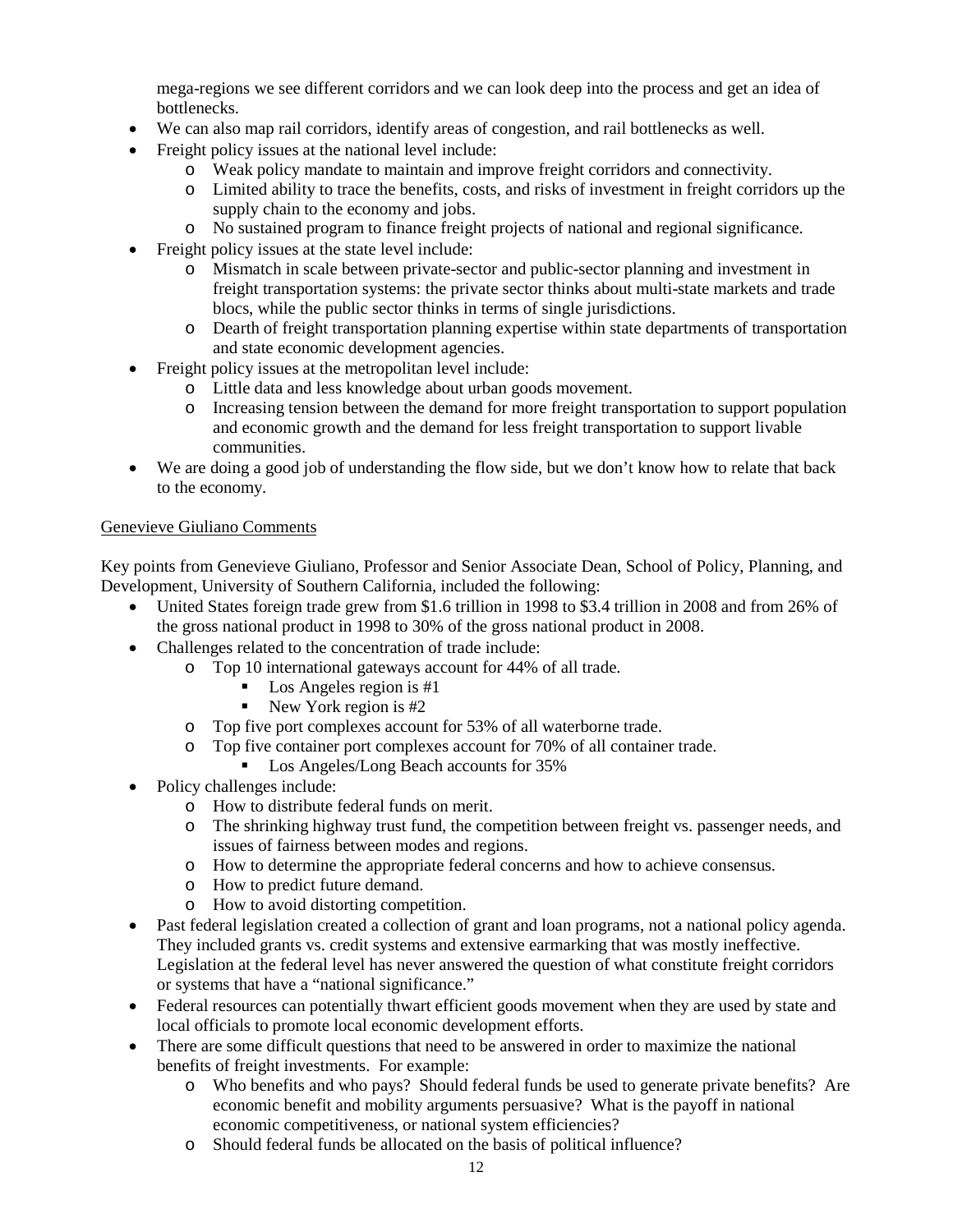- o Is there a national policy rationale for influencing regional competition?
- Possibilities for the future federal role in freight transportation policy include addressing market failures such as monopolies, competition problems, and externalities; the promotion of cooperation and coordination; and as the last-resort funder. The goal of the federal government should be to increase efficiency and performance of the national system.
- What would an effective federal freight policy look like?
	- o Promote performance-based decisions.
	- Support/enhance private-sector investments.
	- o Provide research and development, and technical capacity
- Recommendations from TRB *Special Report 297: Funding Options for Freight Transportation Projects* included:
	- o Establish guidelines for federal assistance in freight infrastructure development.
	- o Establish freight infrastructure discretionary program.
	- o Provide credit assistance and tax incentives.
	- o Establish incentives for new local and project-specific revenue sources.
	- o Invest in system monitoring, planning, and project evaluation.
- Implementation of these recommendations would require:
	- o Agreement on national system efficiency and productivity as legitimate policy goals, and the use of performance criteria for fund allocation.
	- o More emphasis on credit assistance, less on grants, and the use of user fees.
	- o More investment in planning and research, and project evaluation.

## <span id="page-12-0"></span>Policy Session Discussion

General themes and key issues addressed during the discussion included the following:

- Logistics is a complicated system of systems modal, levels of government, private-sector reach
- Trends analyses are important, but also need analyses based on different scenarios
	- o What are the modal implications of moving higher-value/lower-weight goods vs. lowervalue/higher-weight goods?
	- o Will near-shoring, reverse globalization overcome trends of last ten years, i.e., off-shoring and long supply chains?
	- o If we had developed a national freight policy in 1990 based on past trends before internet, GPS, China/India modernizing, etc., we would have been way off base.
	- o Will newer institutional models such as I-95 Corridor Coalition help to build new structures to advance goals?
- Does a national freight "policy" imply a national freight "program"? Not necessarily.
- Analytical tools where do we go next?
	- o Hard to get data (or at least the type of data that are needed) from the private sector
	- o Data needs should be linked to goals, and therefore tailored for a specific purpose
	- o Goods movement data for planning purposes are hard to come by
- Operations where do we focus?
- Market vs. regulatory approaches to address externalities?
- Project evaluation/prioritization How do we evaluate a multi-modal systems approach? How can we market such an approach?
- While China is doing many things well, many of their models are not appropriate for, or not as good as in, the U.S. (i.e., freight rail system)
	- o Our costs for freight movement/mile average about half that for China.
- The U.S. freight system has much strength, despite this session's focus on challenges.

## <span id="page-12-1"></span>**Break for Evening**

Morris called a recess to the meeting at 5:30 p.m.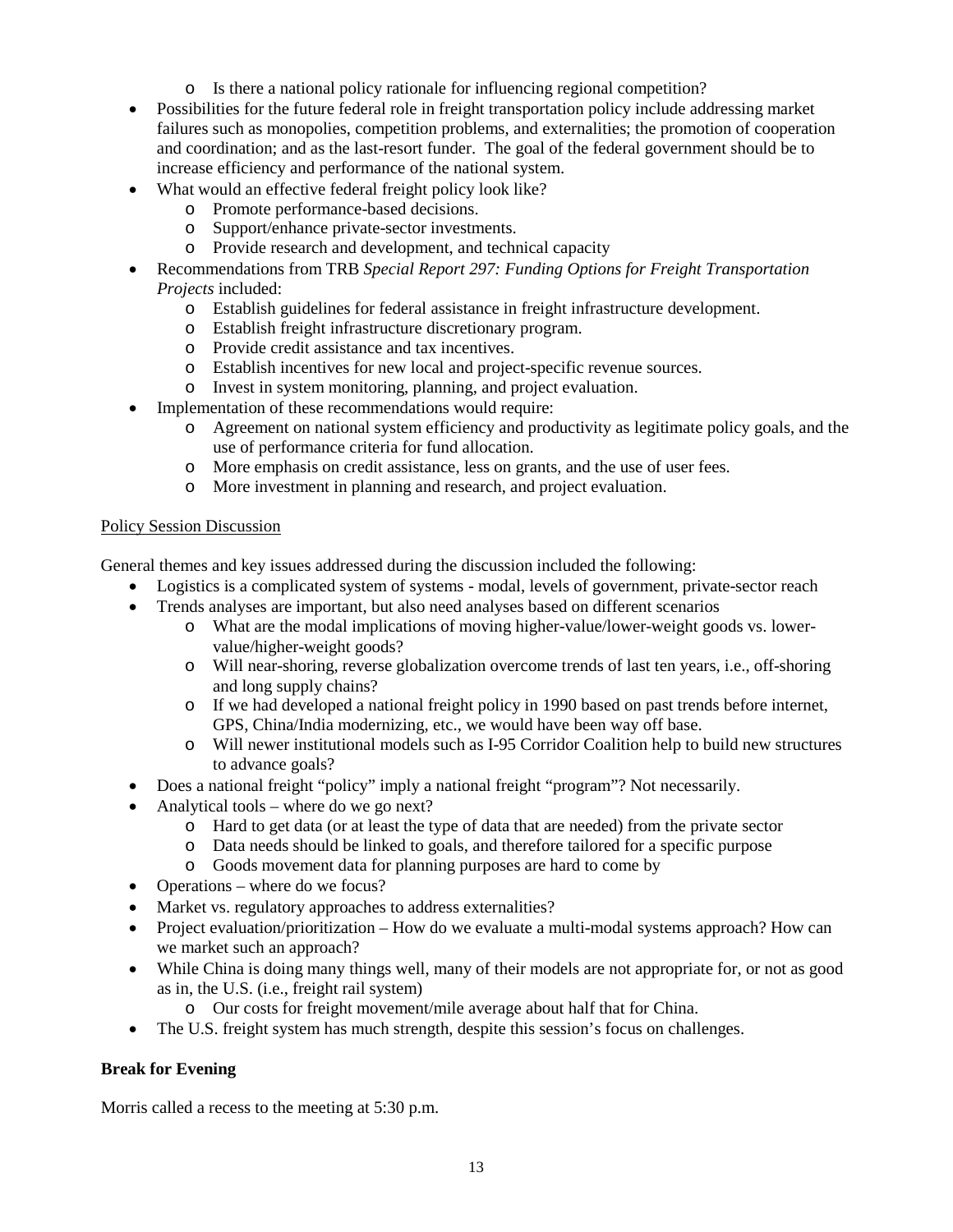## **January 27, 2011**

<span id="page-13-0"></span>Morris called the Executive Committee back in session at 8:30 a.m.

## <span id="page-13-1"></span>**Policy Session: Multimodal Freight Policy, Corridor-Level Priorities, and Funding Strategies (Part 2 of 2)**

### <span id="page-13-2"></span>Policy Session Rapporteur Summary

Summary conclusions drawn by Eugene Conti, Secretary of Transportation, North Carolina Department of Transportation, from the previous day's presentations included the following:

- Concepts
	- o System of Systems modal/levels of government/private-sector reach
	- o Institutional Arrangements national/regional/state/metro/local
	- o Markets/Regulations/Externalities
	- o Costs/Benefits
	- o Trends/Scenarios
- Questions
	- o What are the modal implications of higher-value/lower-weight goods vs. lower-value/higherweight commodities?
	- o Is it possible that "near-shoring," "reverse globalization" will overcome trends of last 10 years, i.e. off-shoring, long supply chains?
	- o What would we have done in 1990 to formulate a national freight policy (pre-internet, pre-GPS, pre-China/India modernizing efforts)? Would we have been way off base using the then "current trends?"
	- o Are there institutional models (I-95 Corridor Coalition) that might help us build new structures to advance economic/transport goals?
	- o Does a "national freight policy" imply a "national freight program(s)?"
	- o Didn't we have an Office of Intermodalism? What happened?
- Future Actions
	- o Analytical Tools Where do we go next?
	- o Institutional Structures How do we develop effective models?
	- o Operations Innovations/investments where do we focus?
	- o Marketing vs. Regulatory Approaches to Externalities
	- o Project Evaluation/Prioritization Modal/System/Multimodal Where do we start? How do we "market" this approach?

#### <span id="page-13-3"></span>Policy Session Rapporteur Summary Discussion

General themes and key issues addressed during the discussion included the following:

- Because of the complexity of the system and the ability of the supply chain to change based on any number of externalities, an overall national freight policy may not be possible; however, there are roles the federal government might be able to take on that would help freight movement issues. Examples of those roles include:
	- o data collection
	- o vehicle efficiency
	- o development of freight issue experts within the federal government
	- o corridor by corridor
		- develop examples of successes
		- explore the institutional structures that are necessary to address corridor-related issues
		- address corridor bottlenecks in order to let the logistics industry do what they do best—get products to market as quickly and cheaply as possible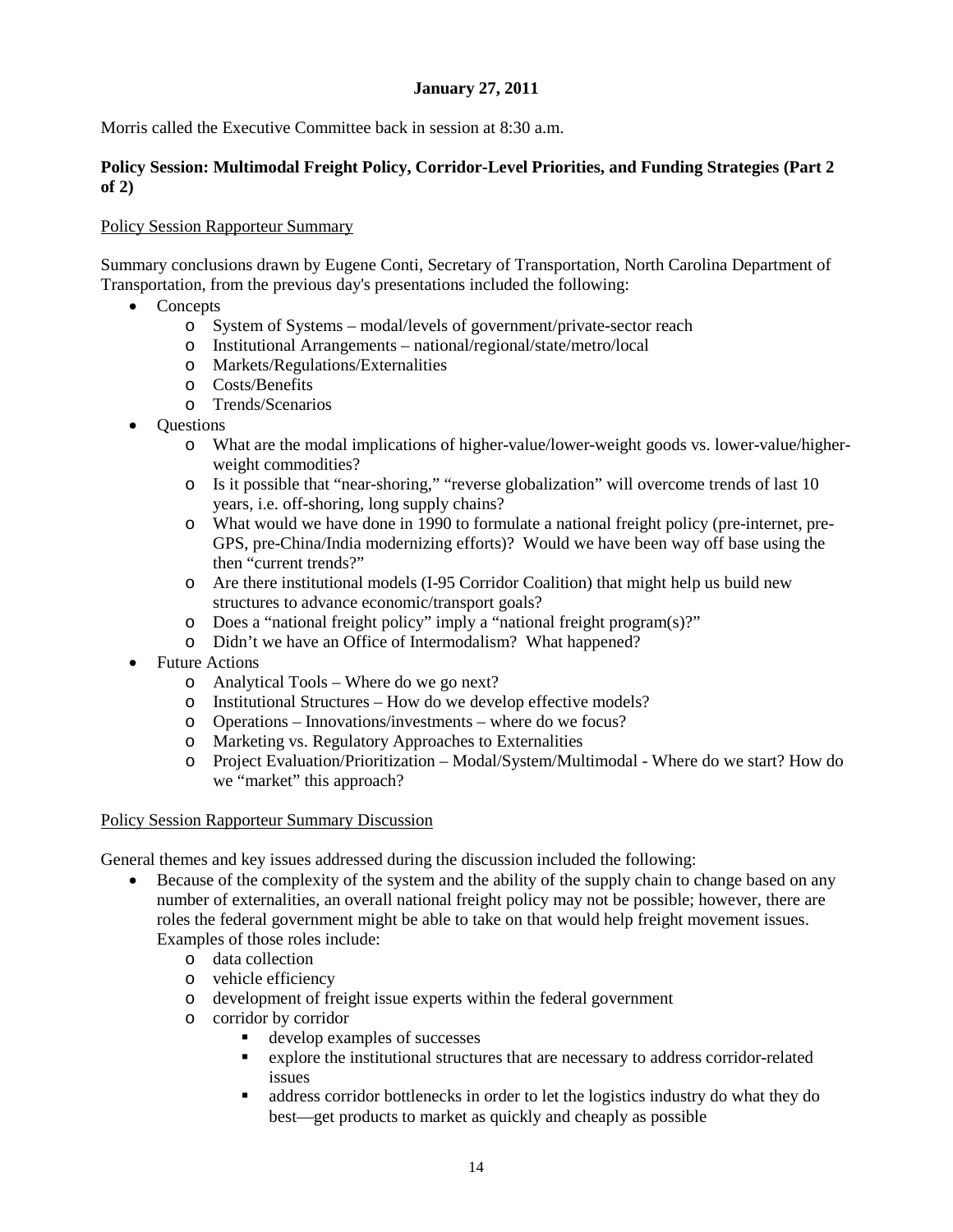## <span id="page-14-0"></span>**Future Policy Session Topics**

Russell Houston provided an overview of the SPPR's suggested topics for the January 2010 policy session (Tab 6B of the agenda book).

The Executive Committee decided for the June 2011 policy session in Woods Hole, Massachusetts, to focus on identifying the motivation/rationales for opposing transportation funding with the goal of discovering potential points of confusion or misunderstanding that might help the transportation community, or the modes that make up that community, better tailor messages about the need for transportation investments. Houston was asked to solicit ideas from Executive Committee members on the potential structure and speakers for the session.

## <span id="page-14-1"></span>**Miller Center Report on Transportation Policy**

Miller Center Director Governor Gerald Baliles and former U.S. Department of Transportation Under Secretary for Policy Jeff Shane briefed the Executive Committee on the Miller Center of Public Affairs report, *Well Within Reach: America's New Transportation Agenda*. Recommendations in the report include the following:

- 1. Congress must address the immediate crisis in transportation funding.
- 2. Specifically, future funding mechanisms should not depend primarily on fossil-fuel consumption—which the government is actively seeking to discourage through a number of other policies—to keep up with transportation investment needs.
- 3. Future stimulus spending should be directed to those transportation projects that will deliver the greatest returns in terms of future U.S. competitiveness, economic growth, and jobs.
- 4. Clarify decision-making power and enhance the effectiveness of states, localities, and metropolitan planning organizations.
- 5. The federal government should adopt accounting methods that recognize expenditures on transportation infrastructure as investments (rather than consumption) and take into account future returns on those investments.
- 6. Adopt an integrated approach to transportation planning that includes freight and goods movement and stresses intermodal connectivity.
- 7. Find more effective ways of reducing urban congestion.
- 8. Encourage public-private partnerships while also improving oversight of such partnerships.
- 9. Reform project planning, review, and permitting processes to speed actual implementation.
- 10. Better and timelier data are essential to measure progress toward defined goals and objectives and to improve the performance of the nation's transportation systems.

#### <span id="page-14-2"></span>**Administration and Finance Division**

Michael LaPlante summarized the Administration and Finance Division report (Tab 4C of the agenda book). During his presentation he reported that:

- The total activity level for all TRB program activities is projected to increase from \$99 million in calendar year 2009, to \$113 million for 2010, and a projected \$125 million in 2011. These increases are mainly due to expected growth in SHRP 2 subcontractor activity and billings.
- For the current triennium the states collectively are financing about 46 percent of TRB's Core Program. At present, the Federal Highway Administration, TRB's largest and original sponsor, contributes about 14 percent, other agencies finance about eight percent, and TRB self-generated income covers the remaining 32 percent.
- TRB's growing private revenue and steady-state costs will result in an increase to the TRB Reserve Fund of more than \$15 million, which represents slightly more than one full year of Core expenditures.
- TRB's current reserves total approximately 94 percent of its annual Core operating expenditures, and should rise to slightly more than 100 percent of an operating year by the end of this triennium.
- TRB is investigating several options for improving how we deliver our publications to TRB Sponsor organizations.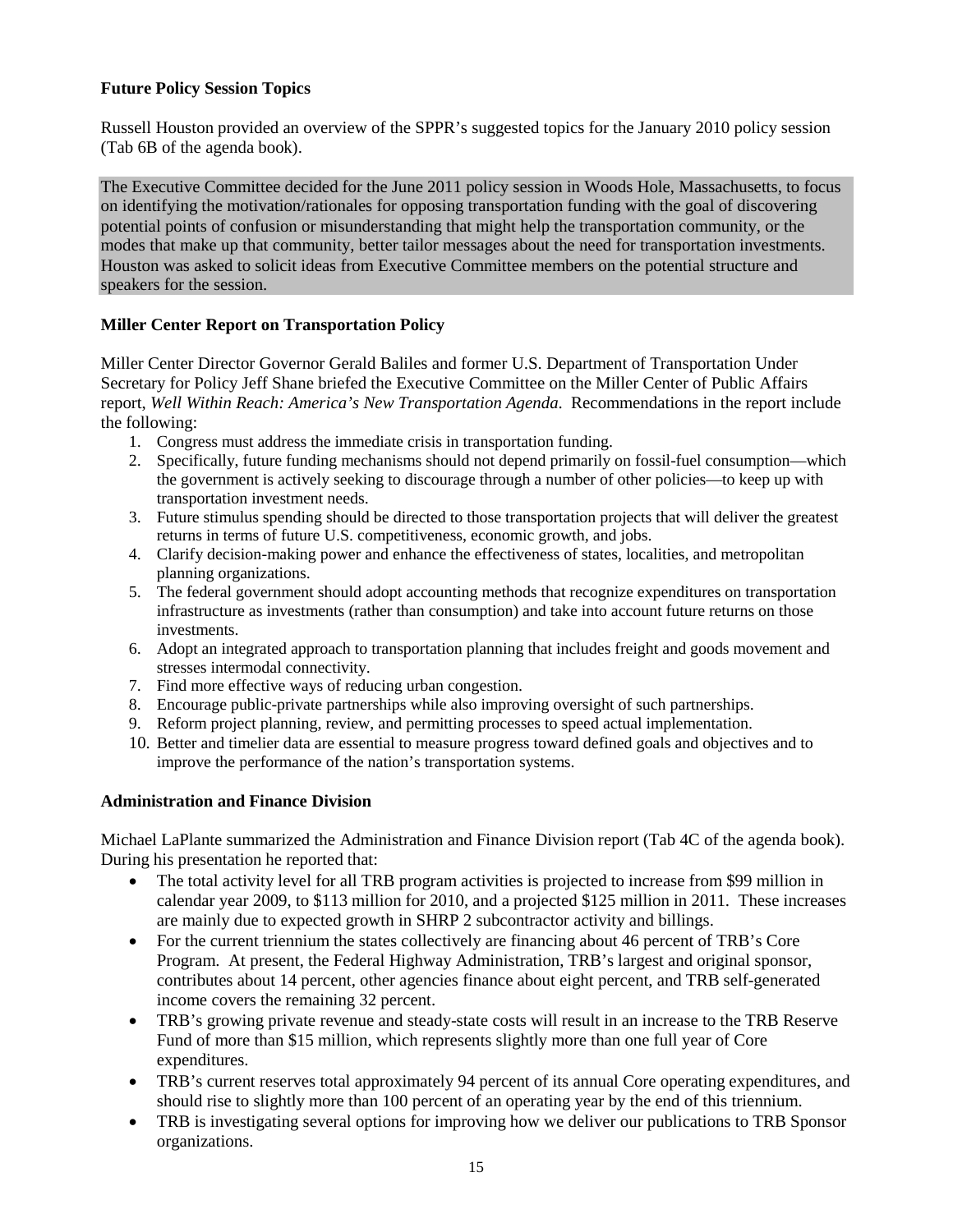## <span id="page-15-0"></span>**Second Strategic Highway Research Program (SHRP 2)**

Neil Hawks, director for SHRP 2, directed members of the Executive Committee to the SHRP 2 report (Tab 4E of the agenda book). During his presentation, Hawks highlighted the following:

- SHRP 2 is making the transition from research to implementation. The last research project has been initiated.
- The last extension of the Safe, Accountable, Flexible, Efficient Transportation Equity Act: A Legacy for Users (SAFETEA–LU) included language that provides the Federal Highway Administration with the ability to play a more significant role in SHRP 2 implementation efforts.

Ann Brach, the deputy director for SHRP 2, provided an update on the Naturalistic Driving Study:

- The naturalistic driving study installs inconspicuous cameras and sensors in vehicles, and participants engage in normal driving. The goal is to collect data to help determine the relative crash risk for different factors and to develop crash surrogates.
- Project will include some 3,000 drivers, last for 2 years, take place in 6 different geographic regions, include the collection of roadway data, help in the development of analytical techniques, and offer long-term access to the data collected. The cost of the project is approximately \$50 million.
- The first 90 vehicles are on the road in 4 of the eventual 6 sites where the study is being conducted (New York, North Carolina, Florida, and Indiana). The first accident (in a parking lot, with no injuries) was recently recorded.
- Currently, 477 drivers have been recruited, data downloads look good, roadway data collection begins this summer, and analysis projects begin this summer.
- The first SHRP 2 analysis projects will focus on road departure, intersections, driver behavior, and advanced vehicle technology.
- Currently working on addressing challenges related to recruitment and data access.
- A looming long-term challenge will be the stewardship of the data that are collected. The goal is to have the data available to researchers for 30 to 40 years.

## <span id="page-15-1"></span>**Cooperative Research Programs (CRP)**

Christopher Jenks provided a status report on the National Cooperative Highway Research Program (NCHRP), Transit Cooperative Research Program (TCRP), Airport Cooperative Research Program (ACRP), National Freight Cooperative Research Program (NFCRP), Hazardous Materials Cooperative Research Program (HMCRP), and the new National Cooperative Rail Research Program (NCRRP), as detailed in the Cooperative Research Programs report (Tab 4D of the agenda book). In addition, he highlighted the following items:

- The Cooperative Research Programs Division administers six programs with an annual expenditure of \$75 million.
- During 2010 the division produced a total of 136 reports, 13 of which included accompanying CD-ROMs.
- Collectively, the division oversaw 270 panel meetings, coordinated the efforts of 3,128 volunteer panel members, processed 600 contracts or amendments to contracts, considered 400 problem statements, processed 2,000 travel reimbursement forms, processed 2,600 contractor invoices, and reviewed more than 500 responses to requests for proposals.
- Program Updates
	- o NCHRP FY 2011 projects have been selected and approved. NCHRP is exploring possible participation in the European Road Association (ERA) ERA-NET Road Research Program. Staff is now processing the 130 suggested problems statements for the FY 2012 program.
	- o TCRP FY 2011 projects have been selected. Panel member solicitations for the new projects are due January 28, 2011. FY 2011 synthesis program topic solicitations have been issued and are due March 31, 2011. FY 2012 problem statement solicitation has been issued with a due date of June 15, 2011.